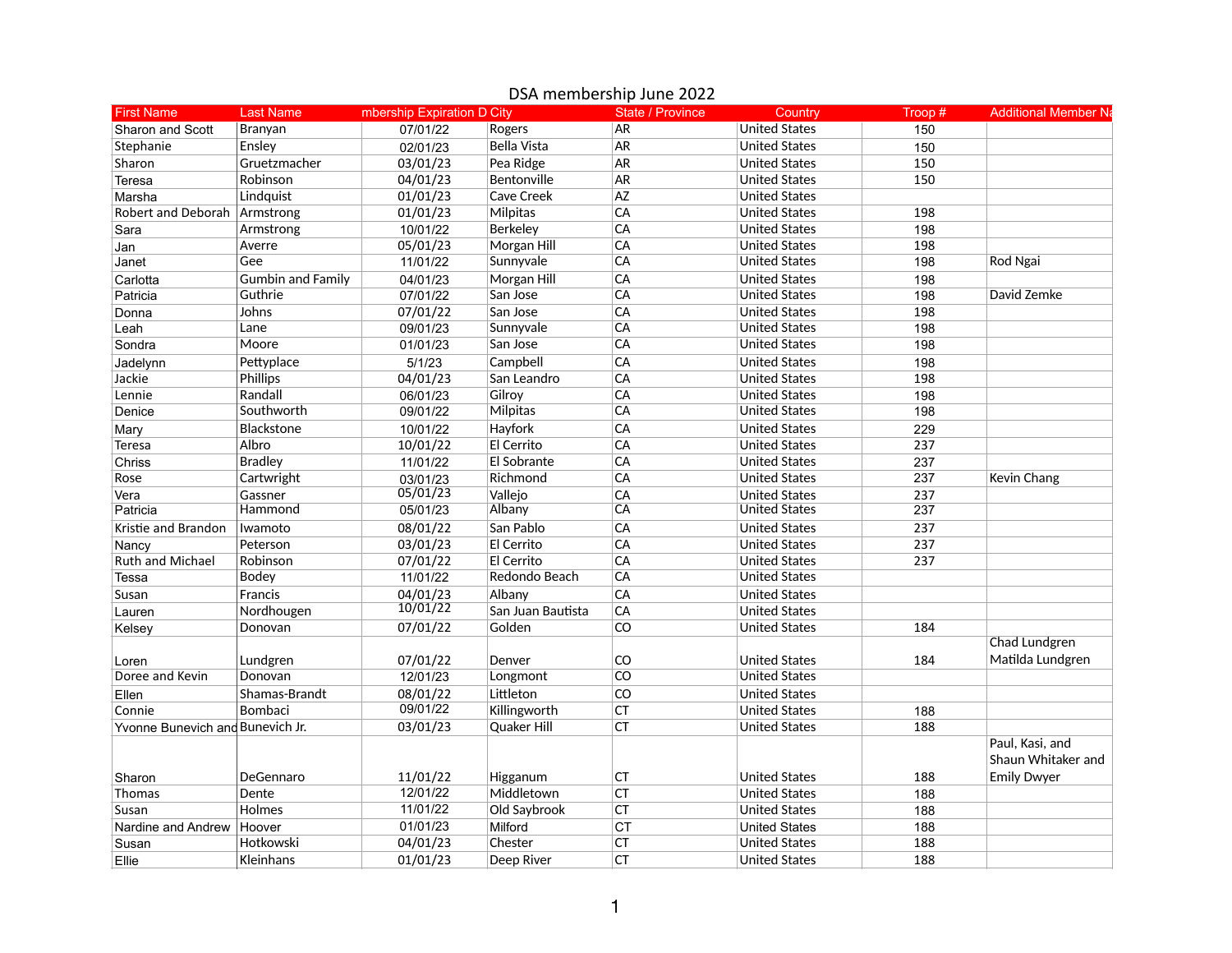| <b>First Name</b>      | <b>Last Name</b> | mbership Expiration D City |                          | <b>State / Province</b> | Country              | Troop # | <b>Additional Member Na</b> |
|------------------------|------------------|----------------------------|--------------------------|-------------------------|----------------------|---------|-----------------------------|
| Michelle               | Lake             | 08/01/22                   | <b>Gales Ferry</b>       | <b>CT</b>               | <b>United States</b> | 188     |                             |
| Renata                 | Morteo           | 01/01/23                   | Old Saybrook             | <b>CT</b>               | <b>United States</b> | 188     |                             |
| Elizabeth              | Nado             | 01/01/23                   | Mystic                   | <b>CT</b>               | <b>United States</b> | 188     |                             |
| Michelle               | Ouellette        | 01/01/23                   | Chester                  | <b>CT</b>               | <b>United States</b> | 188     |                             |
| Allison                | Ryan             | 09/01/22                   | Niantic                  | <b>CT</b>               | <b>United States</b> | 188     |                             |
| Mary                   | Schafer          | 01/01/23                   | Mystic                   | <b>CT</b>               | <b>United States</b> | 188     |                             |
| Sheri                  | Throop           | 02/01/23                   | <b>Gales Ferry</b>       | CT                      | <b>United States</b> | 188     |                             |
| Lea                    | Tomaszewski      | 03/01/23                   | Middletown               | <b>CT</b>               | <b>United States</b> | 188     |                             |
| Kelly and Ephraim      | Dean             | 07/01/22                   | Groton                   | CT                      | <b>United States</b> | 219     |                             |
| Lori                   | White            | 11/01/22                   | Groton                   | <b>CT</b>               | <b>United States</b> | 219     |                             |
| Lorraine               | Moule            | 01/01/24                   | Windsor                  | <b>CT</b>               | <b>United States</b> |         |                             |
| Deborah                | Dedek            | 12/01/22                   | Ft Lauderdale            | FL                      | <b>United States</b> | 157     |                             |
| Elizabeth              | <b>Diaz</b>      | 09/01/22                   | Southwest Ranches        | <b>FL</b>               | <b>United States</b> | 157     |                             |
| Andrea                 | Garcia           | 04/01/23                   | Lauderhill               | FL                      | <b>United States</b> | 157     |                             |
| Suzanne                | Gasse            | 01/01/23                   | Cooper City              | FL                      | <b>United States</b> | 157     | Lisa Fleming                |
| Dawn                   | Hanna            | 07/01/22                   | Fort Lauderdale          | <b>FL</b>               | <b>United States</b> | 157     |                             |
| Patricia and Emily     | Harrington       | 10/01/22                   | Miramar                  | <b>FL</b>               | <b>United States</b> | 157     |                             |
| Kim                    | Kostner          | 09/01/22                   | Cooper City              | FL                      | <b>United States</b> | 157     |                             |
| Monica                 | Pajuelo          | 01/01/23                   | Weston                   | FL.                     | <b>United States</b> | 157     |                             |
| Carlos                 | Sanchez          | 03/01/23                   | Sunrise                  | FL.                     | <b>United States</b> | 157     | Regina Skenandore           |
| <b>Lisa and Marcel</b> | Smets            | 03/01/23                   | Sebring                  | FL.                     | <b>United States</b> | 157     |                             |
| Maria Elvira           | Volio            | 10/01/22                   | Davie                    | FL.                     | <b>United States</b> | 157     | Abelardo M Cantillo         |
| Diane and Neely        | Waring           | 02/01/23                   | Pompano Beach            | FL.                     | <b>United States</b> | 157     |                             |
| Amy and Mark           | Beer             | 09/01/22                   | Mount Dora               | FL                      | <b>United States</b> | 183     |                             |
| Shirley                | Conley           | 12/01/22                   | Eustis                   | FL.                     | <b>United States</b> | 183     |                             |
| Carol                  | Czwornog         | 06/01/23                   | <b>Altamonte Springs</b> | FL                      | <b>United States</b> | 183     |                             |
| Jeanette and David     | Heideman         | 03/01/23                   | Apopka                   | FL.                     | <b>United States</b> | 183     |                             |
| Cynthia                | <b>Mimms</b>     | 12/01/22                   | Apopka                   | <b>FL</b>               | <b>United States</b> | 183     |                             |
| Mary Ann               | Sanford          | 12/01/22                   | Apopka                   | FL                      | <b>United States</b> | 183     | Fran Brown                  |
| Cindy and Jim          | <b>Sims</b>      | 08/01/22                   | Apopka                   | FL.                     | <b>United States</b> | 183     |                             |
| Kristine               | Dougherty        | 12/01/23                   | Tallahassee              | <b>FL</b>               | <b>United States</b> |         |                             |
| Maudlin                | Heffington       | 01/01/23                   | Clermont                 | FL.                     | <b>United States</b> |         |                             |
| Bette                  | Holden           | 07/01/22                   | Lynn Haven               | FL                      | <b>United States</b> |         |                             |
| Roxana                 | Romero           | 04/01/23                   | Hollywood                | FL                      | <b>United States</b> |         |                             |
| Judith and Dale        | Smeltzer         | 01/01/23                   | Orlando                  | FL.                     | <b>United States</b> |         |                             |
| Leif and Bolor         | Peterson         | 12/01/23                   | Midland                  | GA                      | <b>United States</b> |         |                             |
| Rocky                  | Kenneally        | 10/01/22                   | South Taranaki           | Hawera                  | New Zealand          |         |                             |
| Erika and Anita        | <b>Burdette</b>  | 03/01/23                   | East Peoria              | IL                      | <b>United States</b> | 238     |                             |
| Felicia                | <b>Banys</b>     | 07/01/22                   | Westmont                 | IL                      | <b>United States</b> |         |                             |
| Vickie                 | Gordon           | 02/01/23                   | Glasford                 | IL                      | <b>United States</b> |         | Linda Brillon               |
| Sonja                  | Klattenberg      | 11/01/22                   | Warrenville              | IL                      | <b>United States</b> |         |                             |
| Marjorie               | Mattern          | 08/01/22                   | Edwards                  | IL                      | <b>United States</b> |         |                             |
| Peggy and Paul         | Mooney           | 07/01/22                   | <b>Creve Coeur</b>       | IL.                     | <b>United States</b> |         |                             |
| Kasha                  | Strathman        | 02/01/23                   | <b>Winthrop Harbor</b>   | IL                      | <b>United States</b> |         |                             |
| Amy                    | Heard            | 01/01/23                   | Alexandria               | IN                      | <b>United States</b> | 177     |                             |
| Peggy                  | Kraus            | 10/01/22                   | Greenfield               | IN                      | <b>United States</b> | 177     |                             |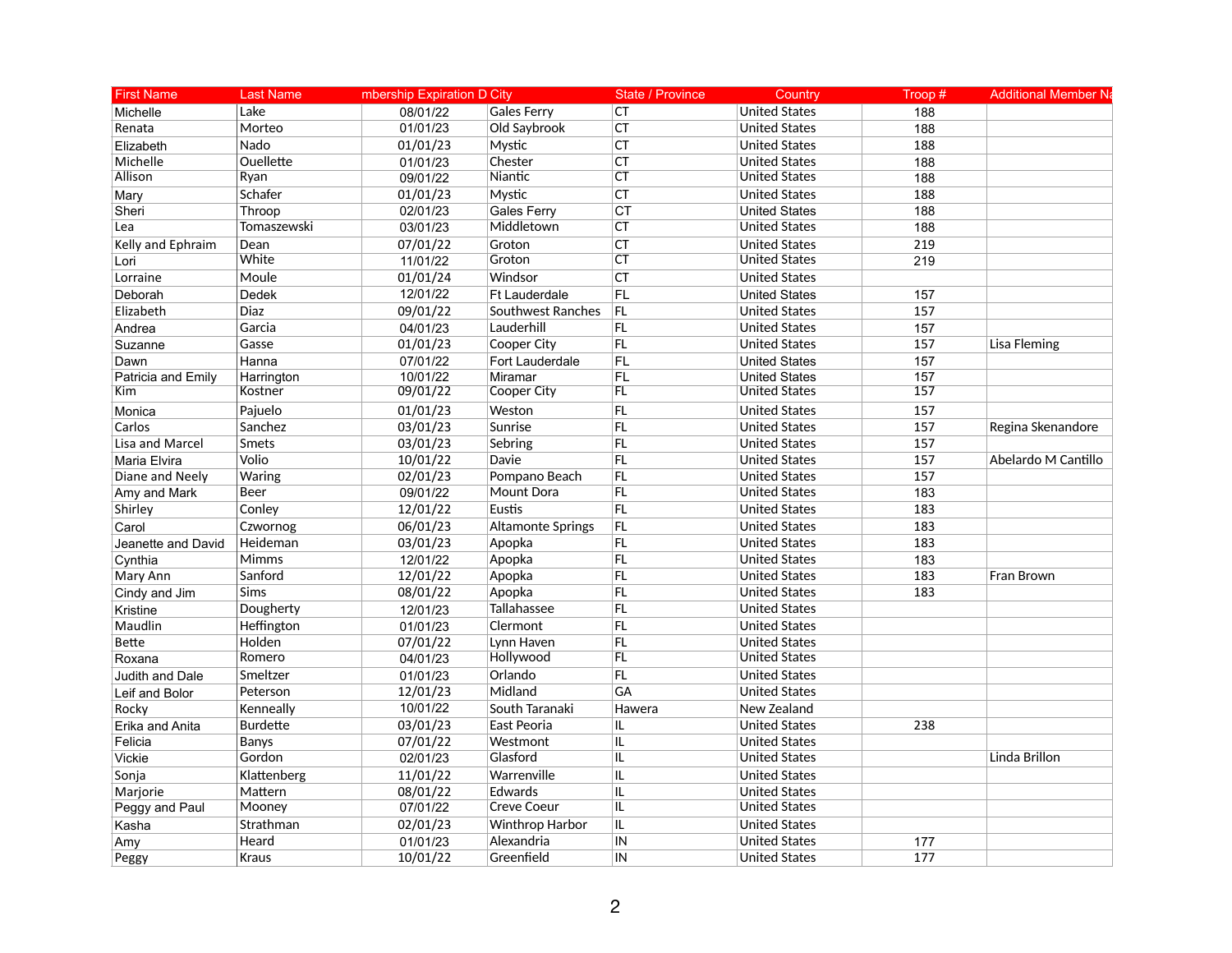| <b>First Name</b>    | <b>Last Name</b> | mbership Expiration D City |                       | <b>State / Province</b> | Country              | Troop# | <b>Additional Member Na</b> |
|----------------------|------------------|----------------------------|-----------------------|-------------------------|----------------------|--------|-----------------------------|
| Sharon               | Massey           | 03/01/23                   | McCordsville          | IN                      | <b>United States</b> | 177    |                             |
| Robyn                | Porter           | 01/01/23                   | Indianapolis          | IN                      | <b>United States</b> | 177    |                             |
|                      |                  |                            |                       |                         |                      |        | Kenneth Rogers              |
| Deborah              | Rogers           | 02/01/23                   | Denver                | IN                      | <b>United States</b> | 177    | and Kyle Fortier            |
| Sharon               | Jonas            | 10/01/22                   | Valparaiso            | $\overline{IN}$         | <b>United States</b> |        |                             |
| Kimberly             | McMunn           | 09/01/22                   | Dayton                | IN                      | <b>United States</b> |        |                             |
| Paula                | Hearn            | 11/01/22                   | Wichita               | KS                      | <b>United States</b> |        |                             |
| Cynthia and Farren   | Stone            | 02/01/23                   | Covington             | LA                      | <b>United States</b> | 239    | Farren Stone                |
| Marion               | Teichman         | 01/01/23                   | Slidell               | LA                      | <b>United States</b> | 239    | <b>Chriss Guise</b>         |
| Anne                 | Stoma            | 09/01/22                   | Needham               | MA                      | <b>United States</b> |        |                             |
| Kristine             | Thomas           | 07/01/22                   | <b>Sparrows Point</b> | <b>MD</b>               | <b>United States</b> | 161    |                             |
| Jackie               | Mulligan         | 09/01/22                   | Aberdeen              | <b>MD</b>               | <b>United States</b> |        |                             |
| Ted                  | <b>Bailey</b>    | 07/01/22                   | <b>Grand Rapids</b>   | MI                      | <b>United States</b> | 101    | Kate McCrindle              |
| Pauline and Bud      | <b>Baudoux</b>   | 03/01/23                   | Hemlock               | MI                      | <b>United States</b> | 101    |                             |
| <b>Barbara</b>       | Foy              | 05/01/23                   | Midland               | MI                      | <b>United States</b> | 101    |                             |
| Laurie               | Keel             | 11/01/23                   | Freeland              | MI                      | <b>United States</b> | 101    |                             |
| Vickie               | Lomas            | 08/01/22                   | Alger                 | MI                      | <b>United States</b> | 101    |                             |
| Kaylene              | Long             | 10/01/22                   | Millington            | MI                      | <b>United States</b> | 101    |                             |
| Lisa                 | Lundahl          | 08/01/22                   | Harrison              | MI                      | <b>United States</b> | 101    | Amy Matthews                |
| Lonnie               | Olson            | Lifetime                   | Saint Helen           | M <sub>l</sub>          | <b>United States</b> | 101    |                             |
| Fay                  | Reid             | 08/01/22                   | <b>Bay City</b>       | MI                      | <b>United States</b> | 101    |                             |
| Claudette            | Smith            | 09/01/22                   | West Branch           | MI                      | <b>United States</b> | 101    |                             |
| Jean                 | Thompson         | 12/01/22                   | Sanford               | MI                      | <b>United States</b> | 101    |                             |
| Joanne               | Weber            | Lifetime                   | Saint Helen           | MI                      | <b>United States</b> | 101    |                             |
| Cheryl and Robert    | Ashford          | 02/01/23                   | <b>Swartz Creek</b>   | MI                      | <b>United States</b> | 217    |                             |
| Julie                | Benson           | 02/01/23                   | Novi                  | MI                      | <b>United States</b> | 217    |                             |
| Diane                | Cranston         | 08/01/22                   | Jackson               | MI                      | <b>United States</b> | 217    |                             |
| Sally                | Hoyle            | 01/01/23                   | <b>Whitmore Lake</b>  | MI                      | <b>United States</b> | 217    | Julie Lawler-Hoyle          |
| Carrie and David     | Jones            | 01/01/23                   | South Lyon            | MI                      | <b>United States</b> | 217    |                             |
| Angela               | Lampert          | 12/01/22                   | Howell                | M <sub>l</sub>          | <b>United States</b> | 217    |                             |
| Donna                | McQuade          | 02/01/23                   | Ann Arbor             | MI                      | <b>United States</b> | 217    |                             |
| Michelle             | <b>Neu</b>       | 08/01/22                   | Taylor                | MI                      | <b>United States</b> | 217    |                             |
| Kim                  | Suozzi           | 03/01/23                   | Saint Clair           | MI                      | <b>United States</b> | 217    |                             |
| Sue                  | Szeremet         | 10/01/22                   | Royal Oak             | M <sub>l</sub>          | <b>United States</b> | 217    |                             |
| Martha               | Thierry          | 08/01/22                   | Saint Clair Shores    | MI                      | <b>United States</b> | 217    |                             |
| Barrie Lynn and Bill | Wood             | 06/01/23                   | Goodrich              | MI                      | <b>United States</b> | 217    |                             |
| Tina                 | Chase            | 10/01/22                   | Comstock Park         | MI                      | <b>United States</b> |        |                             |
| Jessica              | Duflo            | 10/01/22                   | <b>Grand Rapids</b>   | MI                      | <b>United States</b> |        |                             |
| Beth                 | Duman            | Lifetime                   | Howell                | MI                      | <b>United States</b> |        |                             |
| Mary                 | Hinchman         | 03/01/23                   | <b>West Olive</b>     | MI                      | <b>United States</b> |        |                             |
| Chris                | Kloski           | Lifetime                   | Fraser                | MI                      | <b>United States</b> |        |                             |
| Rosellen             | Loye-Bucy        | 11/01/22                   | Almont                | MI                      | <b>United States</b> |        |                             |
| Jeff                 | Parker           | 07/01/22                   | Kentwood              | MI                      | <b>United States</b> |        |                             |
| Angela               | Schmorrow        | 08/01/22                   | Ann Arbor             | M <sub>l</sub>          | <b>United States</b> |        | Lowell Zuckerman            |
| Kathryn              | Vogtmann         | 05/01/23                   | Kalamazoo             | M <sub>l</sub>          | <b>United States</b> |        |                             |
| Ann                  | Bergeron         | 03/01/23                   | Duluth                | <b>MN</b>               | <b>United States</b> |        |                             |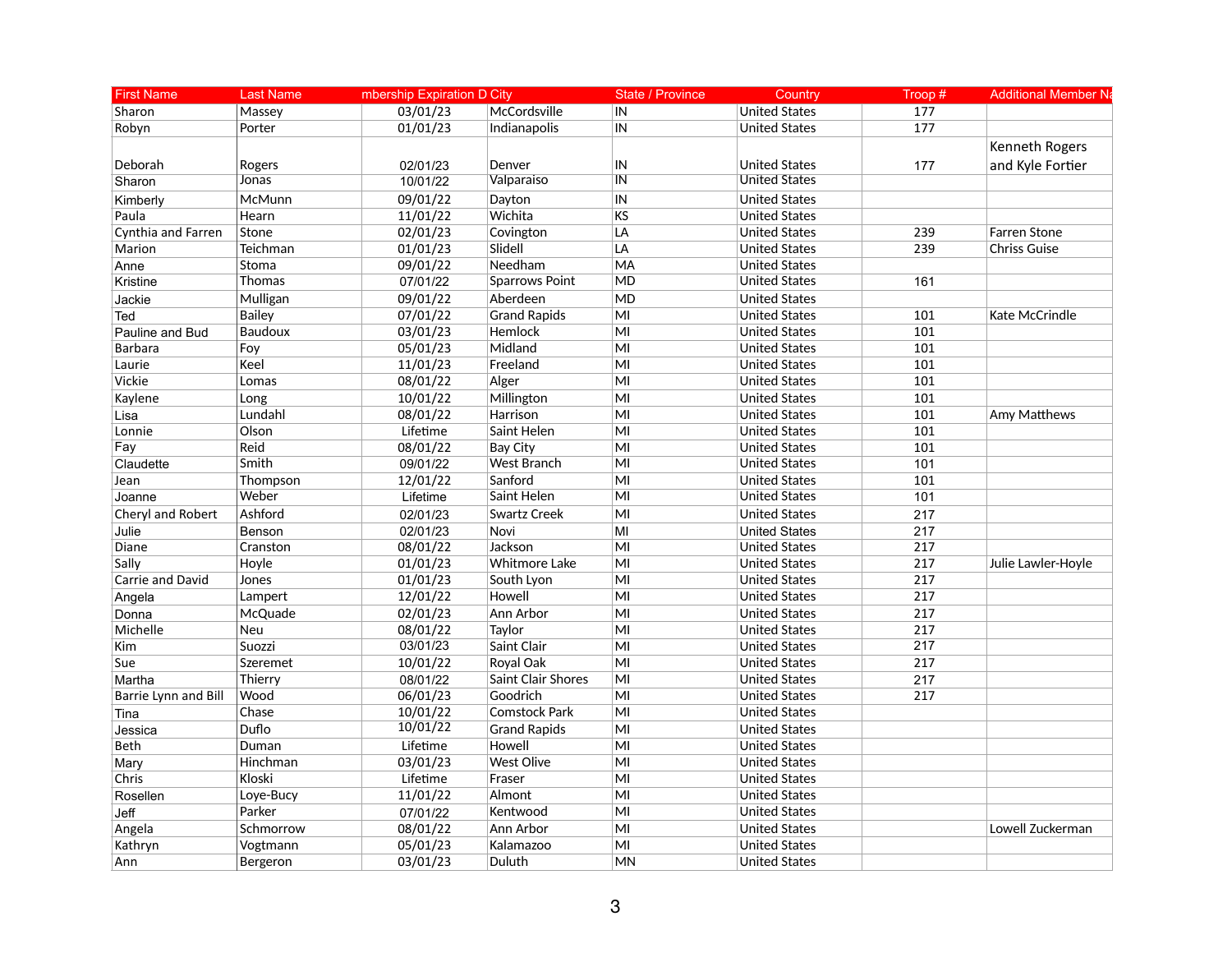| <b>First Name</b>          | <b>Last Name</b> | mbership Expiration D City |                             | State / Province         | Country              | Troop# | <b>Additional Member Na</b> |
|----------------------------|------------------|----------------------------|-----------------------------|--------------------------|----------------------|--------|-----------------------------|
| April                      | Franz            | 05/01/23                   | Monticello                  | <b>MN</b>                | <b>United States</b> |        |                             |
| Karen                      | <b>Brainard</b>  | 06/01/23                   | St Paul                     | MN                       | <b>United States</b> |        |                             |
| Paula and Don              | Haffner          | 11/01/22                   | Liberty                     | <b>MO</b>                | <b>United States</b> | 135    |                             |
| Sandra                     | Antalick         | 12/01/22                   | Saint Louis                 | MO                       | <b>United States</b> | 149    |                             |
| Chris                      | Bahr             | 01/01/23                   | Saint Ann                   | <b>MO</b>                | <b>United States</b> | 149    | Jodi Pyatt                  |
| Frances                    | <b>Beezley</b>   | 01/01/23                   | Saint Louis                 | <b>MO</b>                | <b>United States</b> | 149    |                             |
| Maryellen                  | Davies           | 04/01/23                   | Saint Louis                 | <b>MO</b>                | <b>United States</b> | 149    |                             |
| Pat and Don                | Hallemeier       | 10/01/22                   | Saint Louis                 | <b>MO</b>                | <b>United States</b> | 149    |                             |
| Joyce                      | Hargove          | 03/01/23                   | Saint Louis                 | <b>MO</b>                | <b>United States</b> | 149    |                             |
| Deb                        | Hennen           | 01/01/23                   | Saint Louis                 | <b>MO</b>                | <b>United States</b> | 149    |                             |
| Susan                      | Stanze           | 02/01/23                   | Imperial                    | <b>MO</b>                | <b>United States</b> | 149    |                             |
| Lisa and Joe               | Stewart          | 12/01/22                   | Rolla                       | <b>MO</b>                | <b>United States</b> | 149    |                             |
| Christine                  | Puls             | 07/01/22                   | Liberty                     | <b>MO</b>                | <b>United States</b> |        |                             |
| Matthew and Kimber McBee   |                  | 01/01/23                   | Omaha                       | NE                       | <b>United States</b> | 240    | $\overline{4}$              |
| <b>Buffy and Sean</b>      | Montgomery       | 03/01/23                   | Papillion                   | <b>NE</b>                | <b>United States</b> | 240    |                             |
| Kristin                    | Sandstede        | 09/01/22                   | Malmo                       | <b>NE</b>                | <b>United States</b> | 240    |                             |
| Judy and James             | <b>Nuss</b>      | 01/01/23                   | North Cape May              | NJ                       | <b>United States</b> |        |                             |
| Shawna                     | Kircher          | 6/1/23                     | Los Alamos                  | <b>NM</b>                | <b>United States</b> |        |                             |
| Susanna                    | Walker           | 05/01/23                   | Nottingham                  | Nottinghamshire          | United Kingdom       |        |                             |
| Lauren                     | Collier          | 02/01/23                   | New Rochelle                | <b>NY</b>                | <b>United States</b> | 188    |                             |
| Diane                      | Baughman         | 03/01/23                   | Toledo                      | OH                       | <b>United States</b> | 217    |                             |
| Melissa                    | Matteson         | 09/01/22                   | <b>Beavercreek</b>          | OH                       | <b>United States</b> |        |                             |
| Delania                    | McNatt           | 12/01/22                   | Chickasha                   | OK                       | <b>United States</b> |        |                             |
| Jill                       | Tanaka           | 08/01/22                   | Port Hope                   | ON                       | Canada               |        |                             |
| Ann                        | <b>Bonney</b>    | 03/01/23                   | Gardners                    | PA                       | <b>United States</b> | 161    | Jimmy Ternent               |
| Helena                     | <b>Bowes</b>     | 09/01/23                   | Harrisburg                  | PA                       | <b>United States</b> | 161    |                             |
| Lori                       | Taylor           | 01/01/23                   | New Cumberland              | PA                       | <b>United States</b> | 161    |                             |
| Alicia and Gene            | Harantschuk      | 08/01/22                   | Wyndmoor                    | PA                       | <b>United States</b> | 244    |                             |
| Stacey and Steven          | Damm             | 11/01/22                   | <b>McKees Rocks</b>         | PA                       | <b>United States</b> |        |                             |
| <b>Barbara and Charles</b> | Holmes           | 08/01/22                   | Carnegie                    | PA                       | <b>United States</b> |        |                             |
| Gerald                     | Silkworth        | 07/01/22                   | Erie                        | PA                       | <b>United States</b> |        | & family                    |
| Julianne                   | Grove            | 02/01/23                   | Ashaway                     | RI                       | <b>United States</b> | 188    |                             |
| Emily                      | Gomes            | 11/01/22                   | Lincoln                     | R1                       | <b>United States</b> | 219    |                             |
| Melanie                    | Jackson          | 01/01/23                   | Cookeville                  | <b>TN</b>                | <b>United States</b> |        |                             |
| Heddie                     | Leger            | 02/01/23                   | Waverly                     | <b>TN</b>                | <b>United States</b> |        |                             |
| Donna and Keith            | Ackerman         | 12/01/22                   | Arlington                   | TX                       | <b>United States</b> | 119    |                             |
| Anne                       | Albitre          | 07/01/22                   | <b>North Richland Hills</b> | <b>TX</b>                | <b>United States</b> | 119    |                             |
| Melissa                    | Alpha            | 11/01/22                   | Hurst                       | <b>TX</b>                | <b>United States</b> | 119    |                             |
| Robin                      | Ashman-Terrell   | 09/01/23                   | Dallas                      | <b>TX</b>                | <b>United States</b> | 119    |                             |
| Kimberly                   | <b>Bailey</b>    | 09/01/22                   | Arlington                   | <b>TX</b>                | <b>United States</b> | 119    |                             |
| Debbie and Tim             | <b>Baker</b>     | 01/01/23                   | Lewisville                  | <b>TX</b>                | <b>United States</b> | 119    |                             |
| Cheryl                     | <b>Bales</b>     | 02/01/25                   | Plano                       | $\overline{\mathsf{TX}}$ | <b>United States</b> | 119    |                             |
| Pam                        | <b>Barnum</b>    | 06/01/23                   | Fort Worth                  | TX                       | <b>United States</b> | 119    |                             |
| Traci                      | <b>Betts</b>     | 11/01/22                   | Azle                        | $\overline{TX}$          | <b>United States</b> | 119    |                             |
| Diana, Pat and Micha Blais |                  | 04/01/23                   | Burleson                    | <b>TX</b>                | <b>United States</b> | 119    |                             |
| Maureen                    | Callahan         | 07/01/22                   | Fort Worth                  | <b>TX</b>                | <b>United States</b> | 119    |                             |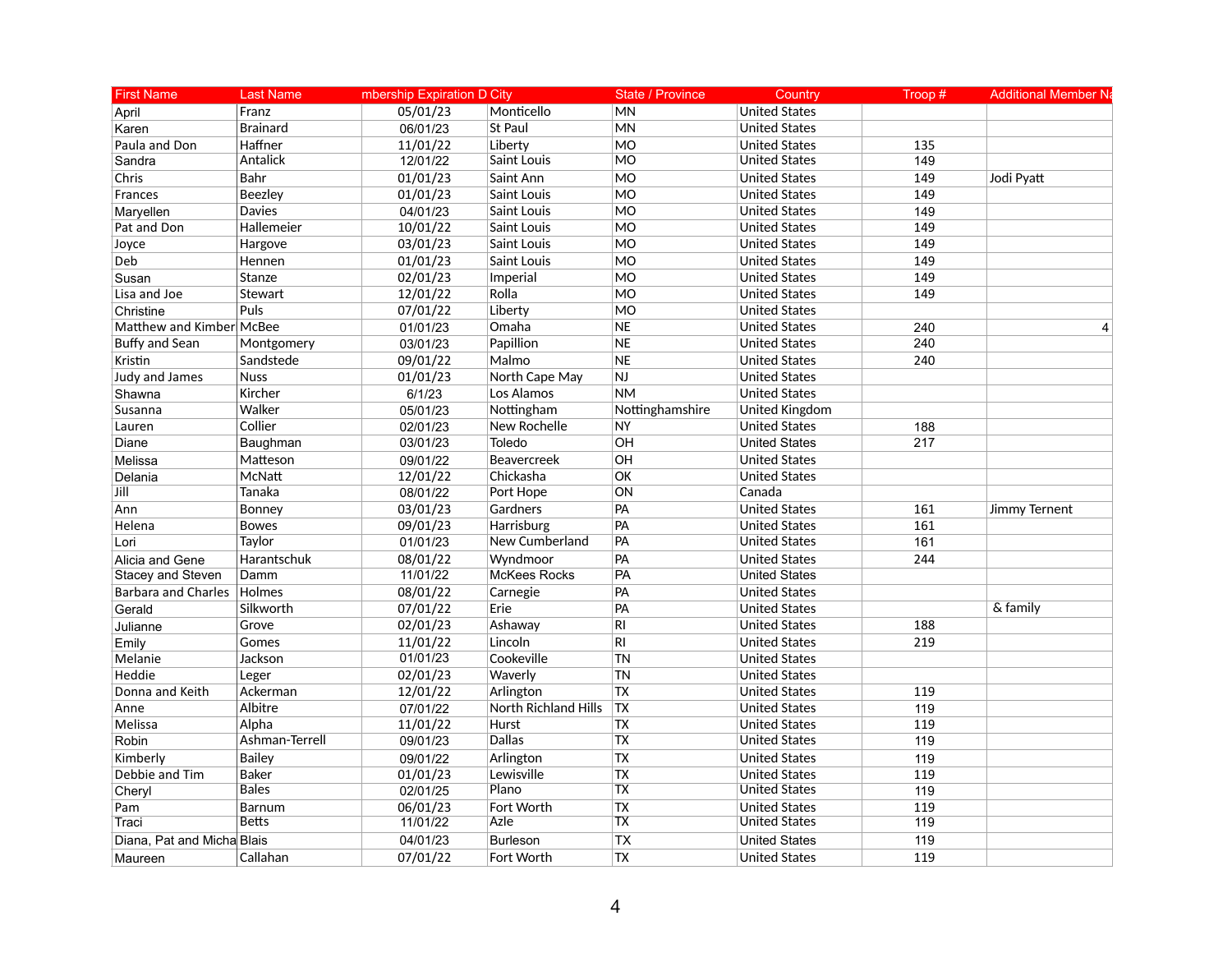| <b>First Name</b>  | <b>Last Name</b>    | mbership Expiration D City |                       | <b>State / Province</b>  | Country              | Troop $#$ | <b>Additional Member Na</b> |
|--------------------|---------------------|----------------------------|-----------------------|--------------------------|----------------------|-----------|-----------------------------|
| Janice             | Cannizzaro          | 03/01/23                   | Burleson              | <b>TX</b>                | <b>United States</b> | 119       |                             |
| Sylvia and Trace   | Chinworth           | 12/01/22                   | Fort Worth            | <b>TX</b>                | <b>United States</b> | 119       |                             |
| Maegan             | Clark               | 12/01/22                   | Frisco                | <b>TX</b>                | <b>United States</b> | 119       |                             |
| Lenda and Ron      | Curtis              | 06/01/23                   | Fort Worth            | <b>TX</b>                | <b>United States</b> | 119       |                             |
| Robert and Karen   | Deeds               | 11/01/22                   | Fort Worth            | <b>TX</b>                | <b>United States</b> | 119       |                             |
| Patricia           | Denton              | 08/01/22                   | Saginaw               | TX                       | <b>United States</b> | 119       |                             |
| Tammy              | Doak                | 03/01/23                   | Haslet                | <b>TX</b>                | <b>United States</b> | 119       |                             |
| Sherry             | Fabricant           | 01/01/23                   | Plano                 | <b>TX</b>                | <b>United States</b> | 119       | Mark Wood                   |
| Donna              | Francis             | 12/01/22                   | Savoy                 | <b>TX</b>                | <b>United States</b> | 119       |                             |
| Leah               | Franczek            | 07/01/22                   | Arlington             | <b>TX</b>                | <b>United States</b> | 119       | Neil Higdon                 |
| MarSue and Richard | Freeman             | 05/01/23                   | Marshall              | <b>TX</b>                | <b>United States</b> | 119       |                             |
| Jay and Brenda     | Garris              | 12/01/22                   | Hurst                 | $\overline{TX}$          | <b>United States</b> | 119       |                             |
| Janine             | Glassman            | 01/01/23                   | Fort Worth            | <b>TX</b>                | <b>United States</b> | 119       |                             |
| Sandy              | Grambort            | 11/01/22                   | Mansfield             | TX                       | <b>United States</b> | 119       |                             |
| Lisa               | Hamilton            | 01/01/23                   | <b>Haltom City</b>    | <b>TX</b>                | <b>United States</b> | 119       |                             |
| Laura              | Hon                 | 09/01/22                   | Cedar Park            | <b>TX</b>                | <b>United States</b> | 119       |                             |
| Leslie and Terry   | James               | 01/01/23                   | Watauga               | <b>TX</b>                | <b>United States</b> | 119       |                             |
| Melissa and John   | Kaiser              | 06/01/23                   | Carrollton            | $\overline{TX}$          | <b>United States</b> | 119       |                             |
| Rhoda and Raymond  | Keprta              | 01/01/23                   | Arlington             | <b>TX</b>                | <b>United States</b> | 119       |                             |
| Caroline           | Kudwa               | 01/01/23                   | Lavon                 | <b>TX</b>                | <b>United States</b> | 119       |                             |
| Nita               | Lanter              | 12/01/22                   | <b>Richland Hills</b> | $\overline{TX}$          | <b>United States</b> | 119       |                             |
| JoLynnia           | Luttrell and family | 12/01/22                   | Kennedale             | <b>TX</b>                | <b>United States</b> | 119       |                             |
| Michelle           | McClelland          | 10/01/22                   | Duncanville           | <b>TX</b>                | <b>United States</b> | 119       |                             |
| Corrina            | McClendon           | 01/01/23                   | Denton                | $\overline{TX}$          | <b>United States</b> | 119       |                             |
| Marian             | Montelongo          | 02/01/23                   | Lewisville            | <b>TX</b>                | <b>United States</b> | 119       |                             |
| Cheryl             | Nava                | 07/01/22                   | Irving                | <b>TX</b>                | <b>United States</b> | 119       |                             |
| Mark               | Nelson              | 12/01/22                   | Dallas                | <b>TX</b>                | <b>United States</b> | 119       |                             |
| Marcia             | Odal                | 08/01/22                   | Wichita Falls         | <b>TX</b>                | <b>United States</b> | 119       |                             |
| Tammy and John     | Onufreiczuk         | 07/01/22                   | Wylie                 | <b>TX</b>                | <b>United States</b> | 119       |                             |
| Janice             | Patton              | 12/01/22                   | Austin                | $\overline{\mathsf{TX}}$ | <b>United States</b> | 119       |                             |
| Rebecca            | Paxson              | 11/01/22                   | Arlington             | $\overline{\mathsf{TX}}$ | <b>United States</b> | 119       |                             |
| Debra              | Payne               | 11/01/23                   | Colleyville           | $\overline{TX}$          | <b>United States</b> | 119       | <b>Richard Tettamant</b>    |
| Karen and Dennis   | Phillips            | 06/01/23                   | Glen Rose             | <b>TX</b>                | <b>United States</b> | 119       |                             |
| <b>Mette</b>       | Rasmussen           | 11/01/22                   | Azle                  | TX                       | <b>United States</b> | 119       |                             |
| Mart and Cindy     | Ratliff             | 04/01/23                   | Fort Worth            | $\overline{TX}$          | <b>United States</b> | 119       |                             |
| Meg                | Robinson            | 02/01/23                   | Allen                 | <b>TX</b>                | <b>United States</b> | 119       |                             |
| Connie             | Romano              | 11/01/22                   | <b>Burleson</b>       | <b>TX</b>                | <b>United States</b> | 119       |                             |
| Victoria           | Severns             | 10/01/22                   | <b>Burleson</b>       | <b>TX</b>                | <b>United States</b> | 119       |                             |
| Gina               | Smith               | 12/01/22                   | Galveston             | <b>TX</b>                | <b>United States</b> | 119       |                             |
| Nancy              | Snyder              | 09/01/22                   | Grapevine             | <b>TX</b>                | <b>United States</b> | 119       |                             |
| Nancy              | Strack              | 09/01/22                   | Bedford               | <b>TX</b>                | <b>United States</b> | 119       |                             |
| Kathleen           | Tucker              | 09/01/22                   | North Richland Hills  | <b>TX</b>                | <b>United States</b> | 119       | Rebecca Roberts             |
| Shaun              | Turnbow             | 11/01/22                   | Mansfield             | $\overline{TX}$          | <b>United States</b> | 119       |                             |
| Nayeli             | Vargas              | 5/1/23                     | Arlington             | <b>TX</b>                | <b>United States</b> | 119       | Jose Quiles                 |
| Tom and Susan      | Waits               | 07/01/22                   | North Richland Hills  | <b>TX</b>                | <b>United States</b> | 119       |                             |
| Casie and Vincent  | Wood                | 01/01/23                   | Hurst                 | <b>TX</b>                | <b>United States</b> | 119       |                             |